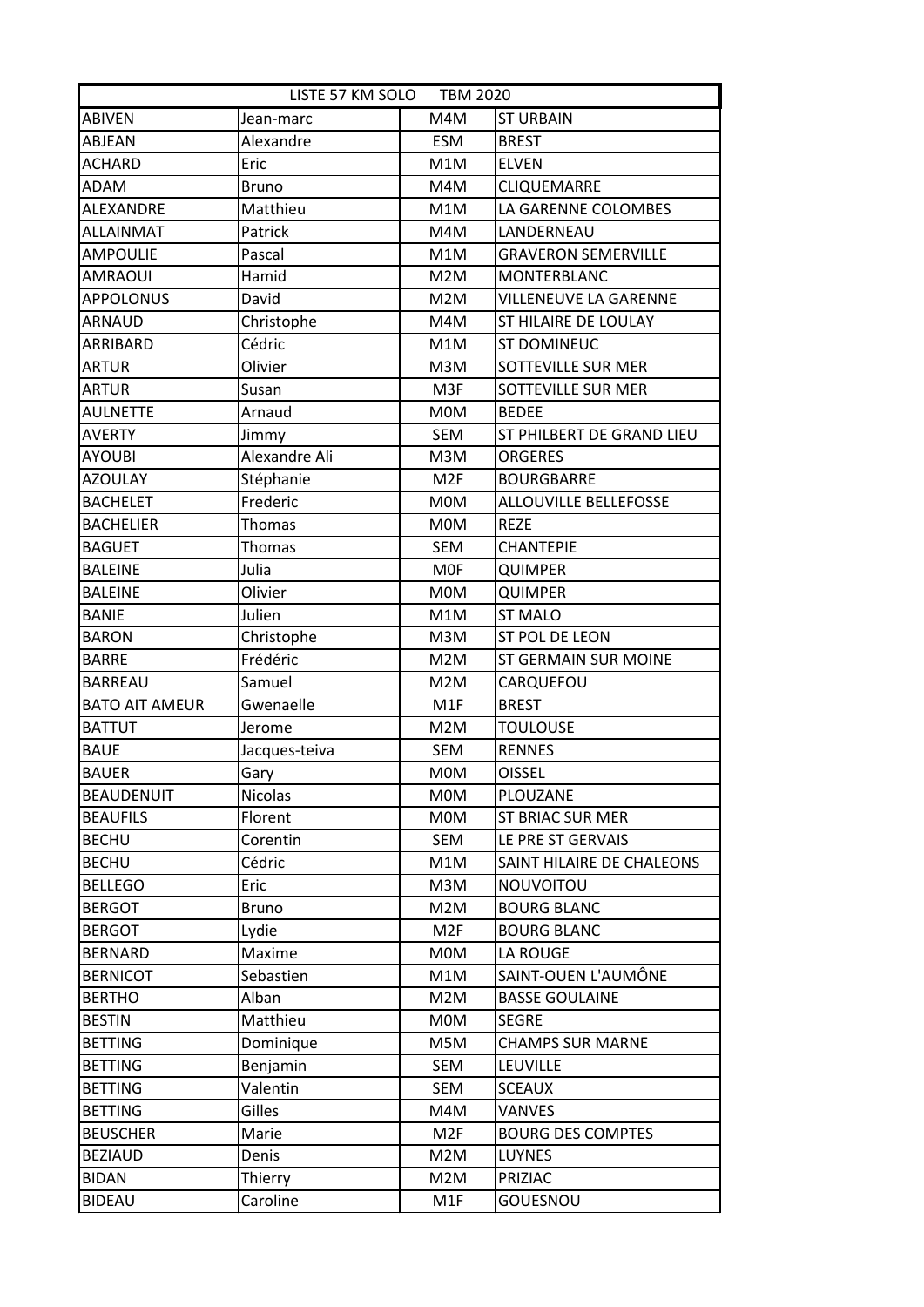| <b>BONNEAU</b>    | Chantal        | M4F             | <b>ST FIACRE SUR MAINE</b> |
|-------------------|----------------|-----------------|----------------------------|
| <b>BONNET</b>     | Philippe       | M3M             | <b>LES HERBIERS</b>        |
| <b>BONNET</b>     | Armelle        | M <sub>2F</sub> | PLOUGONVELIN               |
| <b>BONNIN</b>     | Jean-marie     | M3M             | <b>CESSON SEVIGNE</b>      |
| <b>BOSSARD</b>    | Alain          | M3M             | PLOUDANIEL                 |
| <b>BOTHOREL</b>   | Patrick        | M4M             | <b>GUIPAVAS</b>            |
| <b>BOTREL</b>     | Yann           | SEM             | <b>ST SEGAL</b>            |
| <b>BOUAN</b>      | Antoine        | <b>SEM</b>      | <b>DINAN</b>               |
| <b>BOUAN</b>      | Romain         | <b>SEM</b>      | LANDÉBIA                   |
| <b>BOUCHAREL</b>  | Anne           | M1F             | NOGENT S/ MARNE            |
| <b>BOUCHAUD</b>   | Julien         | <b>MOM</b>      | VIEILLEVIGNE               |
| <b>BOUCHAUD</b>   | Teddy          | SEM             | <b>MONTIGNE SUR MOINE</b>  |
| <b>BOUDOT</b>     | Timothée       | M0M             | <b>PARIS</b>               |
| <b>BOULOT</b>     | Maurice        | M1M             | <b>ESSON</b>               |
| <b>BOUQUET</b>    | Claude         | M4M             | <b>AMIENS</b>              |
| <b>BOURDIEU</b>   | Paul           | <b>SEM</b>      | <b>PUTEAUX</b>             |
| <b>BOURGEAIS</b>  | Benedicte      | M1F             | BONCHAMP-LES-LAVAL         |
| <b>BOURGET</b>    | Yann           | M1M             | ST LEGER SOUS CHOLET       |
| <b>BOUVIER</b>    | Sebastien      | M1M             | ST LUMINE DE CLISSON       |
| <b>BOUZIT</b>     | Dalila         | M1F             | <b>PLERGUER</b>            |
| <b>BRAMOULLE</b>  | Johan          | M2M             | LESNEVEN                   |
| <b>BRETON</b>     | Benjamin       | <b>MOM</b>      | <b>POMMERIEUX</b>          |
| <b>BRINGUET</b>   | Sylvain        | M1M             | LE GENEST ST ISLE          |
| <b>BROCCHETTO</b> | Pascal         | M5M             | <b>RUEIL MALMAISON</b>     |
| <b>BRUHAN</b>     | Antoine        | <b>MOM</b>      | PLOUFRAGAN                 |
|                   |                |                 |                            |
| <b>BUNEL</b>      | Sabrina        | <b>MOF</b>      | 14220 - THURY HARCOURT     |
| <b>BUREL</b>      | Damien         | <b>MOM</b>      | <b>RENNES</b>              |
| <b>BURGUN</b>     | Mathieu        | <b>SEM</b>      | MAGNANVILLE                |
| CABON             | Stephane       | M2M             | <b>REIGNIER</b>            |
| CADEAU            | Yohann         | M1M             | TRELAZÉ                    |
| <b>CAEN</b>       | Romain         | <b>MOM</b>      | LA GLACERIE                |
| CALVEZ            | Benoit         | M1M             | PLOUMAGOAR                 |
| CAMPILLO          | <b>Boris</b>   | M0M             | <b>RENNES</b>              |
| CANTIN            | Frédéric       | M2M             | PLÉLAN LE PETIT            |
| CANU              | Martine        | M5F             | SOTTEVILLE SUR MER         |
| CARADEC           | Tiphaine       | M <sub>2F</sub> | PLOUGASTEL DAOULAS         |
| CARIOU            | Alexandre      | <b>MOM</b>      | <b>PLOEMEUR</b>            |
| CARNOT            | Stephane       | M3M             | <b>ST SEGAL</b>            |
| CARO              | Samy           | SEM             | <b>PARIS</b>               |
| <b>CAROFF</b>     | Dominique      | M2M             | <b>BREST</b>               |
| CARPENTIER        | Benjamin       | M1M             | RANG DU FLIERS             |
| <b>CAUSEUR</b>    | Sebastien      | M1M             | PLOUZANE                   |
| <b>CERE</b>       | <b>Nicolas</b> | SEM             | VITRÉ                      |
| CHAMAILLARD       | Leïla          | <b>SEF</b>      | <b>RENNES</b>              |
| <b>CHANCELIER</b> | Tristan        | SEM             | <b>MAUREPAS</b>            |
| <b>CHAPEL</b>     | Erwan          | SEM             | LE KREMLIN-BICÊTRE         |
| <b>CHAPRON</b>    | Pascal         | M0M             | GOUESNOU                   |
| CHARBONNEAU       | Virginie       | M1F             | <b>LORIENT</b>             |
| CHARBONNEAU       | Stéphane       | M2M             | <b>LORIENT</b>             |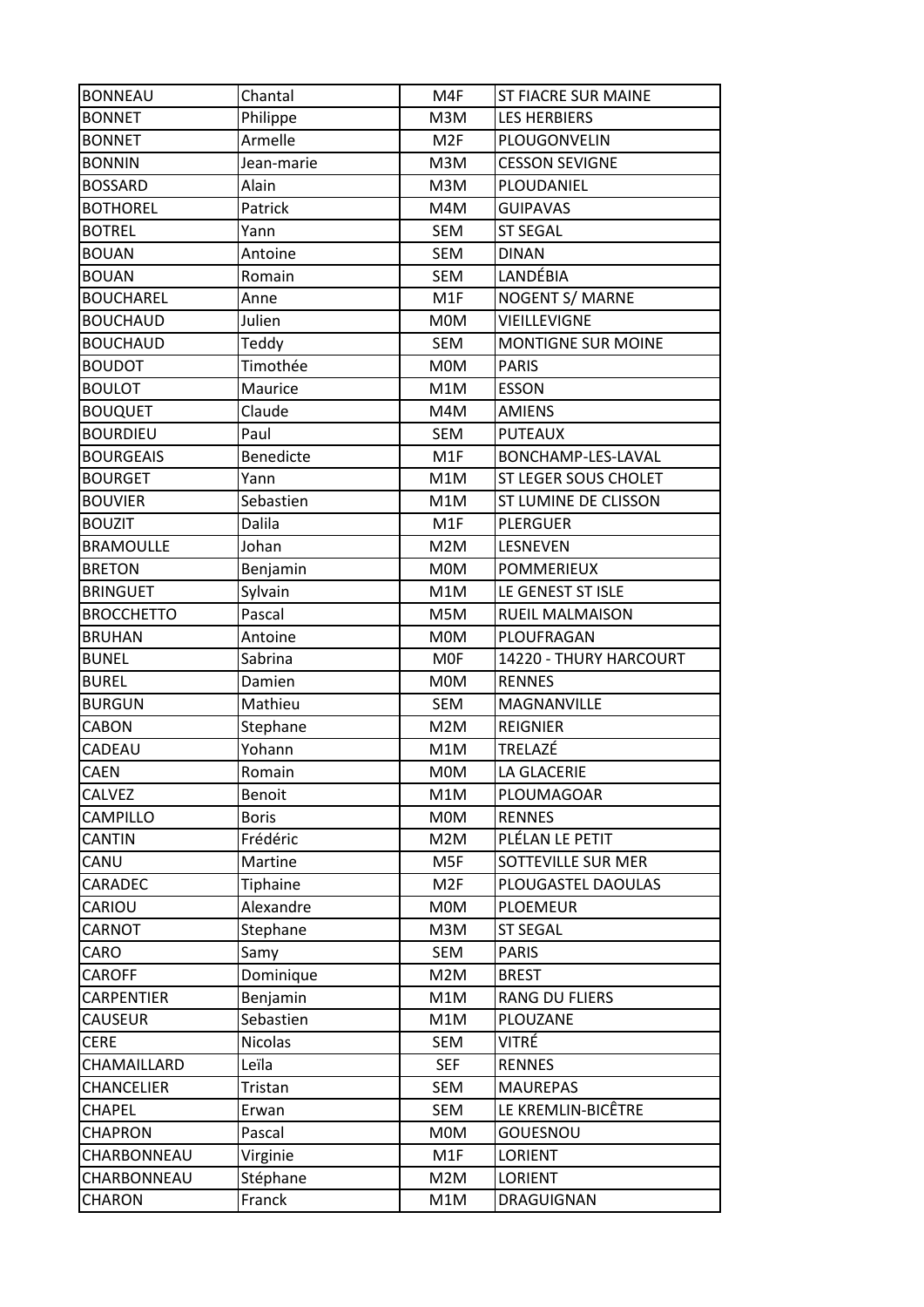| <b>CHARTIER</b>    | Romuald        | M1M             | CAMPENEAC                   |
|--------------------|----------------|-----------------|-----------------------------|
| <b>CHARTIER</b>    | <b>Tanguy</b>  | <b>MOM</b>      | <b>MAURON</b>               |
| CHASSERAY          | Matthieu       | <b>SEM</b>      | <b>COMBRIT</b>              |
| <b>CHATAIGNIER</b> | Jocelyn        | M2M             | ST REINE DE BRETAGNE        |
| <b>CHATEIGNER</b>  | Aymeric        | <b>SEM</b>      | <b>VANNES</b>               |
| <b>CHATEIGNER</b>  | Matthieu       | M0M             | CHANZEAUX                   |
| CHAZARENC          | Florent        | M1M             | <b>GENAS</b>                |
| <b>CHOPINET</b>    | Cedric         | <b>MOM</b>      | LA ROCHE SUR YON            |
| <b>CLOAREC</b>     | Christian      | M4M             | <b>DOUARNENEZ</b>           |
| <b>CNUDDE</b>      | Christophe     | M3M             | <b>MANTES LA VILLE</b>      |
| <b>COADIC</b>      | Fabien         | SEM             | <b>ST BRIEUC</b>            |
| COCAUD             | Christophe     | M2M             | <b>VIARMES</b>              |
| <b>COINE</b>       | Roland         | <b>MOM</b>      | LANDERNEAU                  |
| <b>COLAS</b>       | Pierre         | M4M             | <b>SERVON SUR VILAINE</b>   |
| CONTAMIN           | <b>Bruno</b>   | M3M             | <b>RENNES</b>               |
| <b>CORNEC</b>      | Christophe     | M3M             | <b>CORNE</b>                |
| <b>CORRE</b>       | <b>Brendan</b> | <b>MOM</b>      | <b>NEUVILLE DE POITOU</b>   |
| <b>COSSE</b>       | Sebastien      | M2M             | SAINT NICOLAS D'ALIERMONT   |
| <b>COSTUAS</b>     | Sylvain        | <b>SEM</b>      | <b>BREST</b>                |
| COURALLY           | Nathalie       | M3F             | <b>CHASSIGNOLLES</b>        |
| <b>COURTEL</b>     | Florent        | <b>MOM</b>      | LE MINIHIC SUR RANCE        |
| COUTURIER          | Fabrice        | M2M             | <b>CHOLET</b>               |
| CREDOT             | <b>Nicolas</b> | M2M             | <b>GUYANCOURT</b>           |
| CRENDAL            | Cécile         | <b>SEF</b>      | <b>ISSY LES MOULINEAUX</b>  |
| CRIADO             | Jacques        | M6M             | WAILLY-BEAUCAMP             |
| <b>CROIZIER</b>    | Philippe       | M4M             | <b>RENNES</b>               |
| <b>CROUZET</b>     | Thierry        | M3M             | <b>BAGNEUX</b>              |
| <b>CUCHARD</b>     | Lionel         | <b>SEM</b>      | <b>ST RENAN</b>             |
| <b>CUINEY</b>      | Michel         | M5M             | RUEIL MALMAISON             |
| <b>CUSSIGH</b>     | Aurélien       | M1M             | <b>ST RENAN</b>             |
| <b>DA SILVA</b>    | Thomas         | M1M             | <b>PUTEAUX</b>              |
| <b>DAGNET</b>      | Claire         | <b>MOF</b>      | LOCMARIA PLOUZANE           |
| <b>DASVIT</b>      | Veronique      | M4F             | <b>BELLEGARDE</b>           |
| <b>DAUCE</b>       | Jean-françois  | M1M             | PLUGUFFAN                   |
| <b>DAURAT</b>      | Yoann          | SEM             | <b>PARIS</b>                |
| <b>DAVEAU</b>      | David          | M1M             | PLENEE JUGON                |
| <b>DAVID</b>       | Jean-jacques   | M4M             | <b>ST ERBLON</b>            |
| <b>DAVY</b>        | <b>Bruno</b>   | M2M             | <b>BELLOU EN HOULME</b>     |
| DE KERGORLAY       | Florian        | M1M             | <b>NANTES</b>               |
| DE KERGORLAY       | Aymar          | M1M             | <b>BOULOGNE BILLANCOURT</b> |
| DE RUGY            | Karine         | M <sub>2F</sub> | MEILLAC                     |
| <b>DEBANT</b>      | Alexandre      | SEM             | <b>RENNES</b>               |
| DEBARD             | Samuel         | M1M             | LEVALLOIS PERRET            |
| <b>DEFAIN</b>      | Mickael        | M2M             | LOSCOUET SUR MEU            |
| DELACOURT          | Cyrille        | <b>MOM</b>      | PLOUDALMEZEAU               |
| DELALANDE          | Erwan          | <b>MOM</b>      | <b>COLOMBELLES</b>          |
| <b>DELBE</b>       | Pascale        | M5F             | <b>ECUIRES</b>              |
| DELCAMBRE          | Olivier        | M3M             | ST BREVIN LES PINS          |
| <b>DEMARTY</b>     | Aldric         | M1M             | <b>ST BRIEUC</b>            |
| DEMOY              | Ludovic        | <b>MOM</b>      | <b>ST BRANDAN</b>           |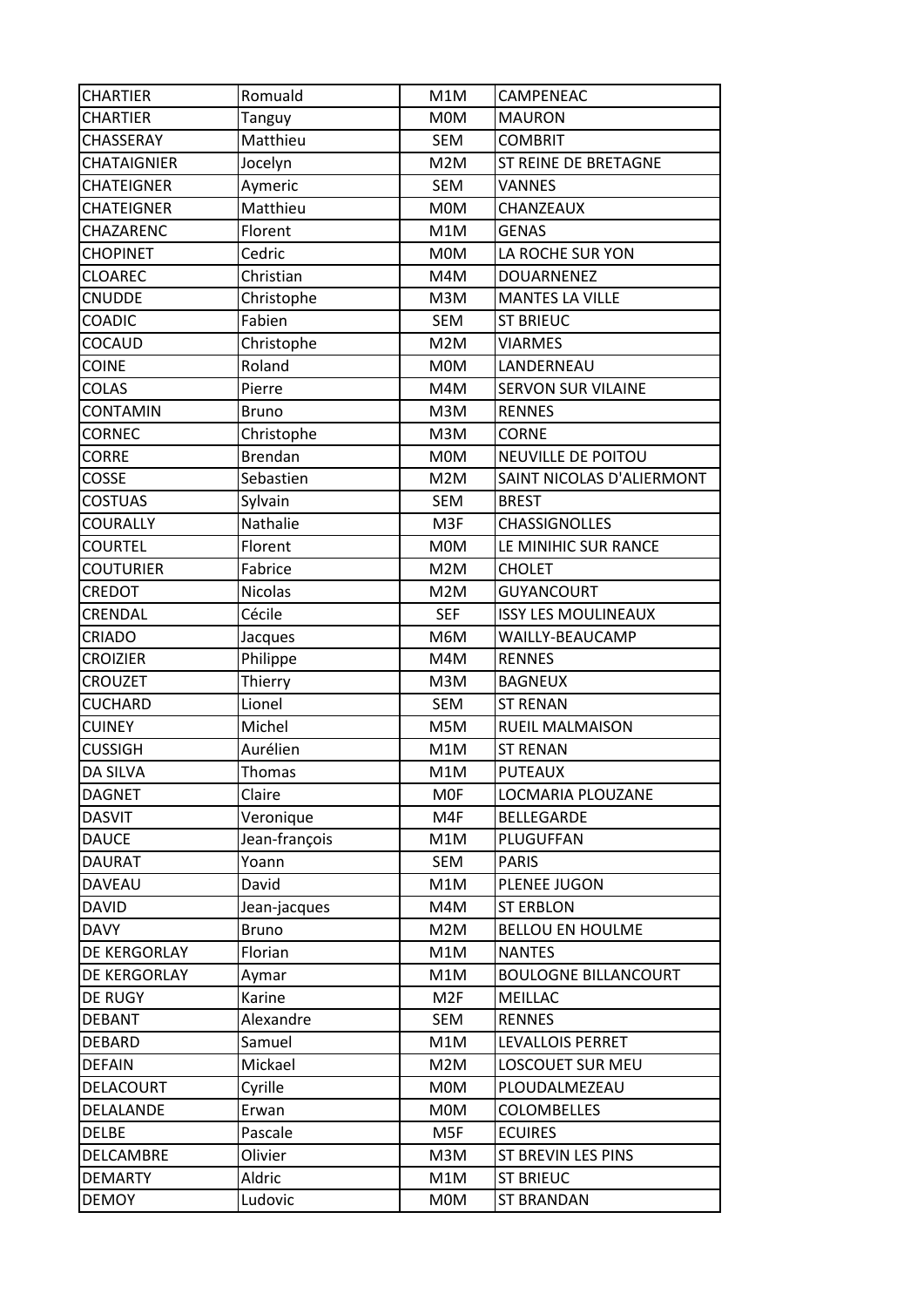| <b>DENIAUD</b>        | Yves           | M5M             | <b>VERTOU</b>                |
|-----------------------|----------------|-----------------|------------------------------|
| <b>DENIER</b>         | Olivier        | M2M             | <b>BUC</b>                   |
| <b>DENIS</b>          | Blandine       | M3F             | <b>BASSE GOULAINE</b>        |
| <b>DENIS</b>          | Fabien         | M1M             | <b>MAGNE</b>                 |
| <b>DENIS</b>          | Sandra         | M <sub>2F</sub> | PETIT MARS                   |
| <b>DENOUAL</b>        | Lionel         | M2M             | LILLEMER                     |
| DESAINTJEAN           | <b>Brice</b>   | M1M             | <b>TINTENIAC</b>             |
| <b>DESPRAY</b>        | <b>Nicolas</b> | <b>MOM</b>      | <b>MESNIL CLINCHAMPS</b>     |
| <b>DESPRAY</b>        | David          | <b>MOM</b>      | <b>VIRE</b>                  |
| <b>DESVERONNIERES</b> | Sebastien      | M2M             | <b>BUC</b>                   |
| <b>DEVERS</b>         | Justine        | <b>SEF</b>      | SAINT JEAN LE BLANC          |
| <b>DOARE</b>          | Camille        | <b>SEM</b>      | THOUARE SUR LOIRE            |
| <b>DOGUET</b>         | Fabien         | M2M             | DEVILLE LES ROUEN            |
| <b>DOGUET</b>         | Celine         | M <sub>2F</sub> | DÉVILLE-LÈS-ROUEN            |
| <b>DONNART</b>        | Georges        | M5M             | <b>TREFFIAGAT</b>            |
| <b>DORE</b>           | <b>Bruno</b>   | M2M             | FAY                          |
| <b>DROFF</b>          | Aurelien       | <b>SEM</b>      | <b>BREST</b>                 |
| <b>DSJ</b>            | Greg           | <b>MOM</b>      | <b>TREVERIEN</b>             |
| <b>DUBOIS</b>         | Arnaud         | <b>SEM</b>      | TREBABU                      |
| <b>DUMONT</b>         | Ludovic        | M2M             | <b>BOULOGNE SUR MER</b>      |
| <b>DUNTZE</b>         | Julien         | <b>MOM</b>      | <b>TAISSY</b>                |
| <b>DUPERRIN</b>       | Ludovic        | M1M             | <b>CREVIN</b>                |
| <b>DUQUESNOY</b>      | Damien         | <b>SEM</b>      | PIRE SUR SEICHE              |
| <b>DURAND</b>         | Benoit         | M2M             | <b>CORNE</b>                 |
| <b>DURAND</b>         | Christophe     | M2M             | ST MALO DE GUERSAC           |
| <b>EYRAUD</b>         | Damien         | SEM             | <b>NANCY</b>                 |
| <b>FARGEAS</b>        | Serge          | M5M             | <b>SACEY</b>                 |
| <b>FAUCHEUX</b>       | Patrice        | M3M             | <b>NERIS LES BAINS</b>       |
| <b>FAUJOUR</b>        | Ludovic        | <b>SEM</b>      | LANHOUARNEAU                 |
| <b>FAVENNEC</b>       | Bertrand       | M3M             | <b>COMBRIT</b>               |
| FAZILLEAU             | Damien         | M2M             | THOUARE SUR LOIRE            |
| <b>FEAT</b>           | Jean Francois  | SEM             | PLOUEGAT GUERAND             |
| <b>FEDUN</b>          | Yannick        | M0M             | ARRADON                      |
| <b>FERNANDES</b>      | Grégory        | SEM             | <b>AUFFREVILLE BRASSEUIL</b> |
| <b>FERNANDES</b>      | Tony           | M1M             | SOULIGNE SOUS BALLON         |
| <b>FIEVET</b>         | Olivier        | SEM             | <b>LILLE</b>                 |
| <b>FONTAINE</b>       | Vincent        | M2M             | <b>COMBOURTILLE</b>          |
| <b>FONTAINE</b>       | Ghislaine      | M <sub>2F</sub> | <b>COMBOURTILLÉ</b>          |
| <b>FOUILLEUL</b>      | Bernard        | M5M             | <b>GORRON</b>                |
| <b>FOURAGE</b>        | Arnaud         | M2M             | <b>ST HERBLAIN</b>           |
| <b>FOURE</b>          | Pierre Marie   | SEM             | <b>MEUCON</b>                |
| <b>FRAPPART</b>       | Matthieu       | <b>MOM</b>      | <b>REIMS</b>                 |
| <b>FRAPPIER</b>       | Chloé          | <b>SEF</b>      | LA ROCHE SUR YON             |
| <b>FRAYSSE</b>        | Lisa           | <b>SEF</b>      | <b>MEUDON</b>                |
| <b>FREJUS</b>         | Myriam         | M <sub>2F</sub> | <b>SEINE PORT</b>            |
| <b>FREUCHET</b>       | Catherine      | M4F             | <b>VERTOU</b>                |
| <b>FREULON</b>        | Sébastien      | M1M             | <b>CHARTRES</b>              |
| <b>FROGEUL</b>        | Nolan          | <b>MOM</b>      | PLEUGUENEUC                  |
| <b>FUENTES</b>        | Magali         | M1F             | ST HILAIRE DE RIEZ           |
| <b>GABORIAU</b>       | Daniel         | M5M             | <b>LES HERBIERS</b>          |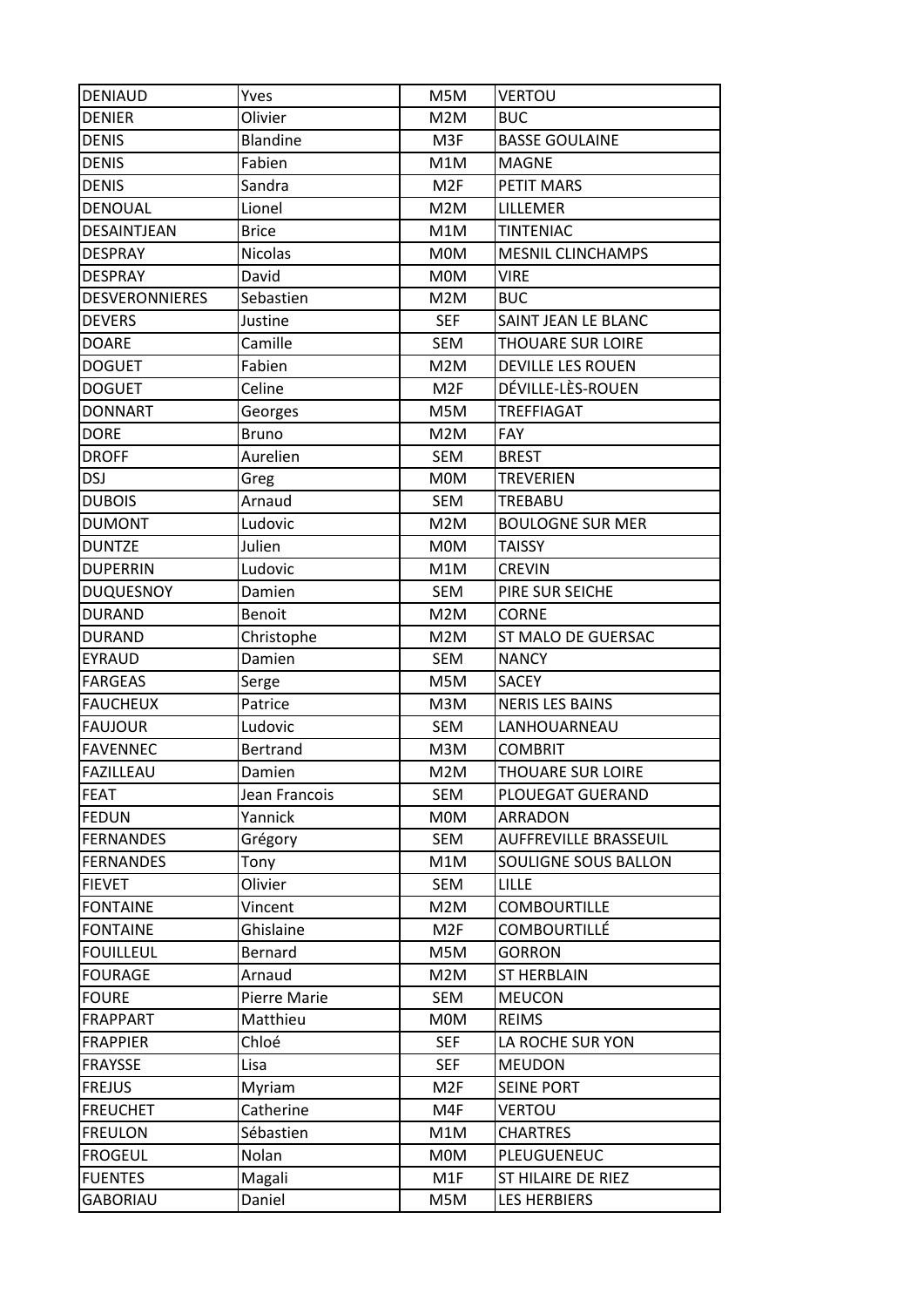| <b>GANGLOFF</b>   | Etienne     | M2M             | PLESLIN TRIGAVOU            |
|-------------------|-------------|-----------------|-----------------------------|
| <b>GARNIER</b>    | David       | <b>MOM</b>      | LAVAL                       |
| <b>GARNIER</b>    | Sylvain     | SEM             | <b>GRAZAY</b>               |
| <b>GARNIER</b>    | Laurent     | M1M             | LA BAZOUGE DU DESERT        |
| GARREAU           | Chrystelle  | M <sub>2F</sub> | PONT SAINT MARTIN           |
| GARREAU           | Ludovic     | M2M             | PONT SAINT MARTIN           |
| <b>GARRY</b>      | Christophe  | M1M             | VAL D IZE                   |
| <b>GASNIER</b>    | Clarisse    | M3F             | SAVIGNE L EVEQUE            |
| <b>GAUDUCHON</b>  | Jean-marc   | M6M             | CARQUEFOU                   |
| <b>GAUTIER</b>    | Olivier     | M1M             | <b>HANVEC</b>               |
| <b>GEAY</b>       | Philippe    | M2M             | SAINT HILAIRE DE CHALEONS   |
| <b>GERFAULT</b>   | Arnaud      | M2M             | <b>GESTE</b>                |
| <b>GILLES</b>     | Aurélien    | M1M             | <b>GUERET</b>               |
| <b>GILLES</b>     | Vincent     | <b>SEM</b>      | <b>TOULON</b>               |
| <b>GILLIE</b>     | Remi        | <b>SEM</b>      | PLOUER SUR RANCE            |
| <b>GILLOUAYE</b>  | Cédric      | M0M             | <b>BREST</b>                |
| <b>GIQUEL</b>     | Aurelien    | <b>MOM</b>      | LANVALLAY                   |
| <b>GOACHET</b>    | Morgan      | SEM             | PLABENNEC                   |
| <b>GOASDUFF</b>   | Maël        | <b>SEM</b>      | PARIS 10EME ARRONDISSEMENT  |
| <b>GOUEZ</b>      | Anthony     | <b>MOM</b>      | LE FOLGOET                  |
| <b>GOULAY</b>     | Ghislaine   | M4F             | <b>LHUISSERIE</b>           |
| <b>GOULAY</b>     | Didier      | M4M             | L'HUISSERIE                 |
| <b>GOURET</b>     | Nathalie    | M <sub>2F</sub> | LAMBALLE                    |
| <b>GOURIOU</b>    | David       | M1M             | LANRIVOARE                  |
| <b>GOUSSET</b>    | Benjamin    | M1M             | MARCQ EN BAROEUL            |
| <b>GRAMMATICO</b> | Vincent     | M3M             | LES LOGES EN JOSAS          |
| <b>GRANGER</b>    | Thierry     | M3M             | THOUARE SUR LOIRE           |
| <b>GROS</b>       | Stephane    | M3M             | <b>NANDY</b>                |
| <b>GROUSSARD</b>  | Patrice     | M6M             | LANCIEUX                    |
| <b>GUEGUEN</b>    | Pierre-yves | M1M             | <b>GUIPAVAS</b>             |
| <b>GUERIN</b>     | Sébastien   | M1M             | CHAUVIGNE                   |
|                   |             |                 |                             |
| <b>GUERIN</b>     | Myriam      | <b>MOF</b>      | ILE D OLONNE                |
| <b>GUICHARD</b>   | Laurent     | M2M             | <b>TREMELOIR</b>            |
| <b>GUIHOT</b>     | Sébastien   | M1M             | <b>ST UNIAC</b>             |
| <b>GUILBAUD</b>   | Cédric      | M2M             | SAINT HILAIRE DE CHALEONS   |
| <b>GUILLEMOT</b>  | Anthony     | <b>MOM</b>      | MELRAND                     |
| <b>GUILLET</b>    | Christophe  | M1M             | LES PONTS DE CE             |
| <b>GUILLORE</b>   | Xavier      | M1M             | <b>ROMAGNE</b>              |
| <b>GUILLOT</b>    | Romain      | SEM             | SOTTEVILLE-LÈS-ROUEN        |
| <b>GUILLOU</b>    | Jean Yves   | M4M             | SAINT GERMAIN LES ARPAJON   |
| <b>GUILLOUX</b>   | Cyrille     | M3M             | <b>PLERIN</b>               |
| <b>GUIVARCH</b>   | Didier      | M4M             | <b>PORDIC</b>               |
| <b>GUYOMARCH</b>  | Mickael     | M1M             | PLOUGONVEN                  |
| <b>HAGUET</b>     | Mickael     | M2M             | HENANSAL                    |
| <b>HAGUET</b>     | Estelle     | M <sub>2F</sub> | <b>LAMBALLE</b>             |
| <b>HANQUEZ</b>    | Gaëtan      | SEM             | <b>NANTES</b>               |
| <b>HENAFF</b>     | Tristan     | M1M             | ST HILAIRE DE RIEZ          |
| <b>HENRIOT</b>    | Daniel      | M3M             | <b>COULANGES LES NEVERS</b> |
| <b>HERMOUET</b>   | Arnaud      | M1M             | ST CRESPIN SUR MOINE        |
| <b>HERVE</b>      | Anne        | M <sub>2F</sub> | LA CHAPELLE SUR ERDRE       |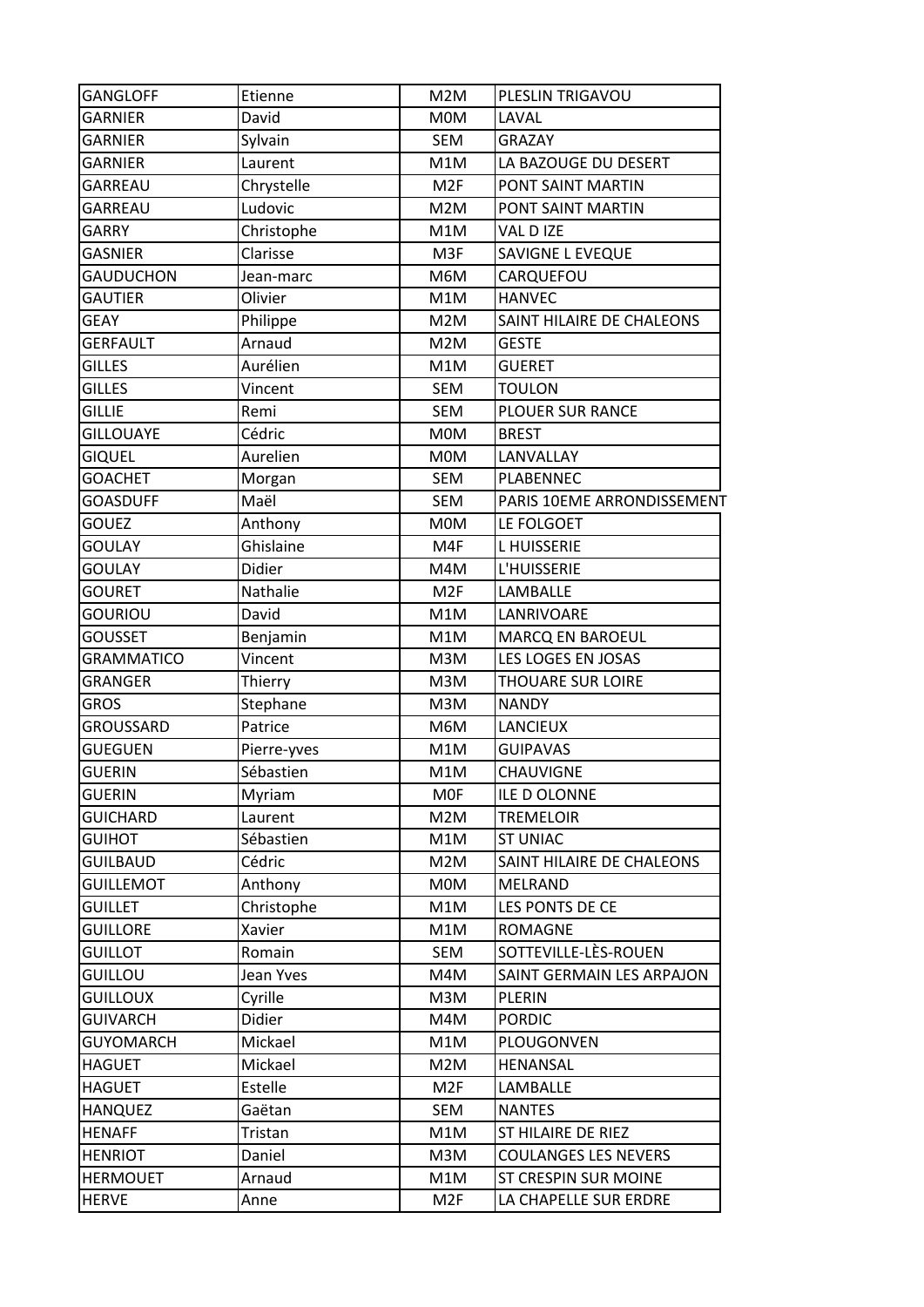| <b>HERVE</b>           | Franck         | M2M             | LA CHAPELLE SUR ERDRE     |
|------------------------|----------------|-----------------|---------------------------|
| <b>HERVE</b>           | Marie-laure    | M1F             | <b>ALFORTVILLE</b>        |
| <b>HEUVELINNE</b>      | Pascal         | M4M             | <b>BRECE</b>              |
| <b>HIRBEC</b>          | <b>Nicolas</b> | <b>MOM</b>      | <b>MONTREUIL LE GAST</b>  |
| <b>HOLLE</b>           | Eleonore       | M3F             | LES CLAYES SOUS BOIS      |
| <b>HOUILLE</b>         | Evelyne        | M4F             | <b>LES HERBIERS</b>       |
| JACOB                  | Emmanuelle     | <b>SEF</b>      | LANDIVISIAU               |
| <b>JACQUOT</b>         | Patrick        | <b>MOM</b>      | <b>BARENTIN</b>           |
| <b>JAFFRY</b>          | Gabriel        | <b>MOM</b>      | PONT CROIX                |
| <b>JAOUEN</b>          | <b>Bruno</b>   | M2M             | L'HUISSERIE               |
| <b>JOBARD</b>          | Maxime         | <b>MOM</b>      | <b>MONTIGNE SUR MOINE</b> |
| JOSSET                 | Valérie        | M3F             | LANDERNEAU                |
| <b>JOSSET</b>          | Lionel         | M3M             | LANDERNEAU                |
| <b>JOUAN</b>           | David          | M2M             | <b>COETMIEUX</b>          |
| <b>JOUAUX</b>          | Emmanuel       | M2M             | <b>COULON</b>             |
| <b>JOUET</b>           | Florian        | <b>MOM</b>      | <b>LES BROUZILS</b>       |
| <b>JUILLET</b>         | Pascal         | M3M             | <b>GORRON</b>             |
| <b>JUILLET</b>         | Romain         | SEM             | <b>GORRON</b>             |
| KERANDEL               | Marion         | <b>SEF</b>      | LE RELECQ KERHUON         |
| <b>KERBOUL</b>         | Alexandre      | <b>MOM</b>      | <b>CENON</b>              |
| <b>KERDONCUFF</b>      | Jérôme         | M1M             | PLOUGASTEL DAOULAS        |
| <b>KEREBEL</b>         | Fabien         | <b>MOM</b>      | <b>ST RENAN</b>           |
| <b>KERGUELEN</b>       | Ronan          | M2M             | <b>BOUVIGNY-BOYEFFLES</b> |
| <b>KERLEGUER</b>       | Yoann          | <b>MOM</b>      | <b>BRUZ</b>               |
| <b>KSIAZEK</b>         | Denis          | SEM             | <b>LILLE</b>              |
| LABRE                  | Jean Michel    | M4M             | <b>FAY</b>                |
| LACLAU                 | Frederic       | M4M             | SONNAC                    |
| LACOMBE                | Fanny          | <b>SEF</b>      | <b>BREST</b>              |
| LAINE                  | Patrick        | <b>SEM</b>      | <b>PARIS</b>              |
| LAMARRE                | Agnès          | M <sub>2F</sub> | <b>PLOMELIN</b>           |
| LAMART                 | Patrick        | M5M             | <b>VANNES</b>             |
| <b>LANDAIS</b>         | Fabrice        | M1M             | <b>NORT SUR ERDRE</b>     |
| LANDRON                | Pierre-antoine | <b>MOM</b>      | LAVAL                     |
| LANGLOIS               | Tristan        | SEM             | DRAGUIGNAN                |
| LANNUZEL               | Patrick        | M3M             | LOCMARIA PLOUZANE         |
| LANOIX                 | Julien         | SEM             | <b>PARIS</b>              |
| LANOIX                 | Laura          | <b>SEF</b>      | <b>PARIS</b>              |
| LANTOINE               | Eric           | M4M             | LA CLARTE                 |
| LARREUR                | Jérémy         | SEM             | LE RELECQ KERHUON         |
| LASY                   | Paul-eddie     | <b>SEM</b>      | <b>GOSNE</b>              |
| LAUDRIN                | Philippe       | <b>MOM</b>      | <b>GRADIGNAN</b>          |
| LAVERGNE               | Fabien         | M1M             | <b>BONDY</b>              |
| LE BIHAN               | Marc           | <b>MOM</b>      | THURY HARCOURT            |
| LE BIHAN               | Mathieu        | SEM             | <b>ST MALO</b>            |
| LE BIHAN               | Julien         | <b>MOM</b>      | PLOUIGNEAU                |
| LE BIHAN               | Ludovic        | M2M             | <b>DOMPIERRE SUR YON</b>  |
| LE BLANC               | Patrice        | M4M             | <b>PORDIC</b>             |
|                        | David          | M1M             | <b>CREVIN</b>             |
|                        |                |                 |                           |
| LE BORGNE<br>LE BORGNE | Laurent        | M3M             | MAGNÉ                     |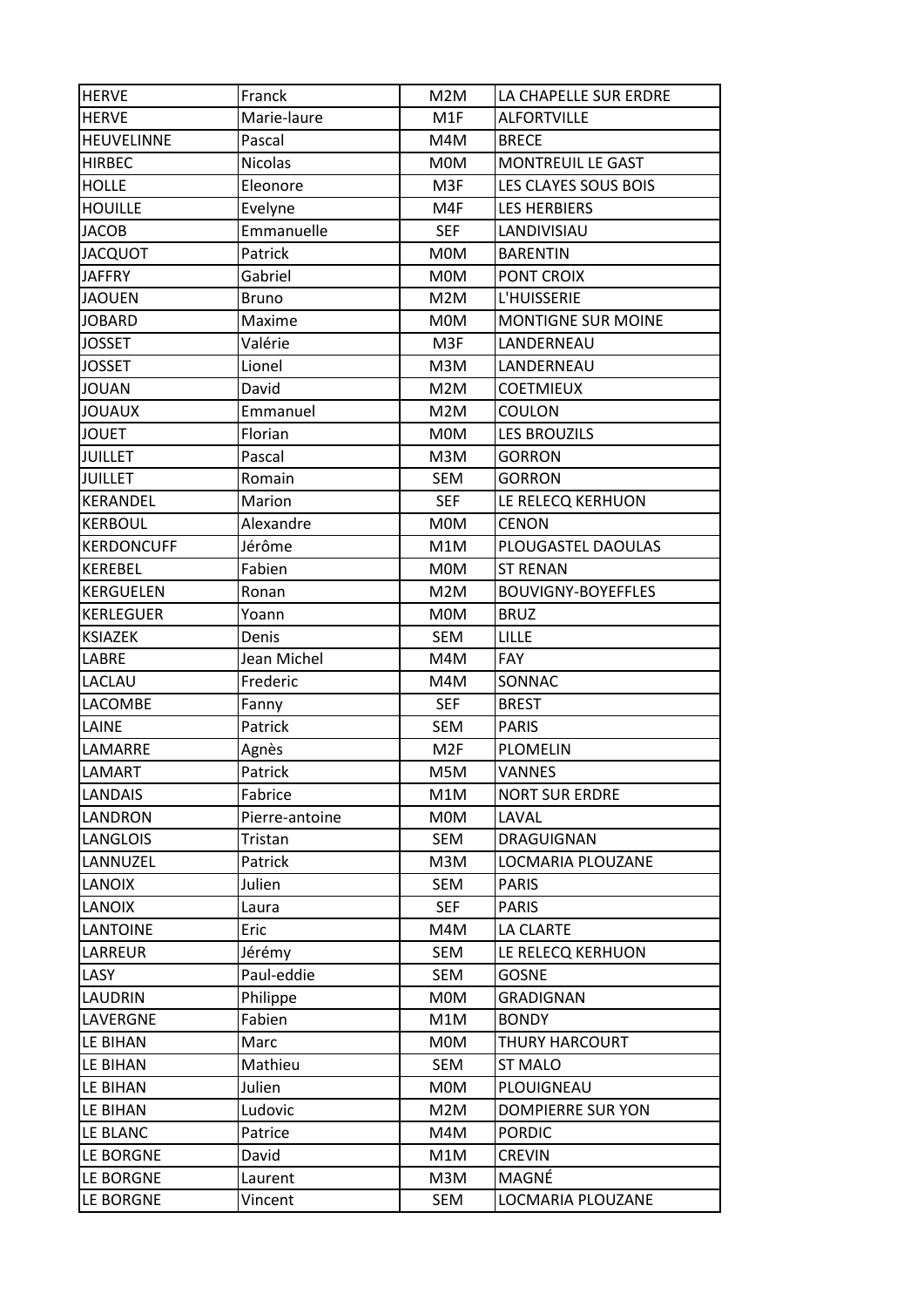| LE BOURHIS                | Anthony              | <b>SEM</b>        | PARIS 18EME ARRONDISSEMENT                  |
|---------------------------|----------------------|-------------------|---------------------------------------------|
| LE BRAS                   | Servane              | M <sub>2F</sub>   | <b>ST ERBLON</b>                            |
| LE BRETON                 | Aurélie              | <b>MOF</b>        | PLELO                                       |
| LE CORVIC                 | Severine             | M1F               | <b>ELVEN</b>                                |
| LE CUNFF                  | Guillaume            | <b>SEM</b>        | PLONEVEZ DU FAOU                            |
| LE DREFF                  | Marc                 | M2M               | SAVENAY                                     |
| LE GARNEC                 | Dimitri              | M1M               | <b>ELVEN</b>                                |
| LE GOFF                   | Yannick              | M0M               | <b>GUIDEL</b>                               |
| LE GOFF                   | Vincent              | <b>SEM</b>        | <b>COLOMBES</b>                             |
| LE GUEN                   | Jean-michel          | M2M               | <b>LORIENT</b>                              |
| LE GUENNEC                | Justine              | <b>SEF</b>        | LA POSSESSION                               |
| LE HELLEIX                | Stéphane             | M2M               | <b>DRAVEIL</b>                              |
| LE HELLEY                 | Laurent              | M2M               | SAINT-BRANDAN                               |
| LE LAZ                    | Christophe           | <b>SEM</b>        | <b>ST HERBLAIN</b>                          |
| LE POULIQUEN              | Yann                 | M2M               | PLUDUNO                                     |
| LE ROUX                   | David                | M0M               | PLOUAGAT                                    |
| LE ROUZIC                 | Christophe           | M3M               | PAIMPOL                                     |
| LE ROUZIC                 | Sylvain              | M1M               | LAVAL                                       |
| LE SAUX                   | Vivien               | <b>SEM</b>        | <b>PARIS</b>                                |
| LE STER                   | Philippe             | M2M               | <b>PLONEIS</b>                              |
| LE STER                   | Magali               | M4F               | <b>VERTOU</b>                               |
| LECHEVALLIER              | Julien               | <b>MOM</b>        | <b>PLOGOFF</b>                              |
| <b>LECLAIR</b>            | Aurélien             | <b>MOM</b>        | <b>MONTIGNE SUR MOINE</b>                   |
| <b>LECLERC</b>            | Louise               | <b>SEF</b>        | <b>ROUEN</b>                                |
| <b>LECLERC</b>            | Roger                | M4M               | LUYNES                                      |
| <b>LECONTE</b>            | Sébastien            | M2M               | CHAMPFLEUR                                  |
| LEFEBVRE HAUTOT           | Emmanuelle           | M <sub>2F</sub>   | SOTTEVILLE SUR MER                          |
| <b>LEFORT</b>             | Guy                  | M1M               | <b>TREVERIEN</b>                            |
| <b>LEGER</b>              | Guillaume            | <b>SEM</b>        | ST ROMAIN DE COLBOSC                        |
| LEGUEUT                   | Stéphanie            | M <sub>2F</sub>   | PLOUFRAGAN                                  |
| LEMARECHAL                | Patrick              | M5M               | <b>DESERTINES</b>                           |
| <b>LEROUX</b>             | Christine            | M <sub>2F</sub>   | <b>AMIENS</b>                               |
| <b>LEROUX</b>             | Steeve               | M1M               | LE MANS                                     |
| <b>LESOUEF</b>            | Arnaud               | M1M               | <b>RENNES</b>                               |
| LETILLEUX                 | Herve                | M2M               | RUILLE LE GRAVELAIS                         |
| LETOURNEUR                | Benjamin             | <b>MOM</b>        | <b>MASSY</b>                                |
| <b>LEVEQUE</b>            | Emmanuel             | M1M               | <b>ST ANDRE DES EAUX</b>                    |
| <b>LIMON</b>              | Benoit               | M1M               | ST BREVIN LES PINS                          |
| <b>LOAEC</b>              | Gilbert              | M5M               | PLOUDANIEL                                  |
| LOAEC                     | Eric                 | M2M               | <b>KERNILIS</b>                             |
| <b>LORIENT</b>            | Karl                 | M3M               | SAINT-SELVE                                 |
| LORIN                     | Raynald              | M3M               | SOTTEVILLE SUR MER                          |
|                           |                      |                   |                                             |
| <b>LORRET</b><br>LOURENCO | Vincent              | M2M               | MONTREUIL LE GAST<br><b>CHAUMES EN BRIE</b> |
| LOUSTAU                   | Philippe<br>Ludivine | M2M<br><b>MOF</b> | <b>VERTOU</b>                               |
|                           |                      |                   |                                             |
| <b>LUCAS</b>              | Florence             | M1F               | <b>LOCTUDY</b>                              |
| <b>LUCAS</b>              | Murielle             | M4F               | <b>VANNES</b>                               |
| <b>LUCAS</b>              | Jérôme               | M1M               | 44240 - LA CHAPELLE SUR ERDRE               |
| <b>LUDCHER</b>            | Olivier              | SEM               | <b>RIOM</b>                                 |
| MACE                      | Christophe           | M2M               | PLEUMELEUC                                  |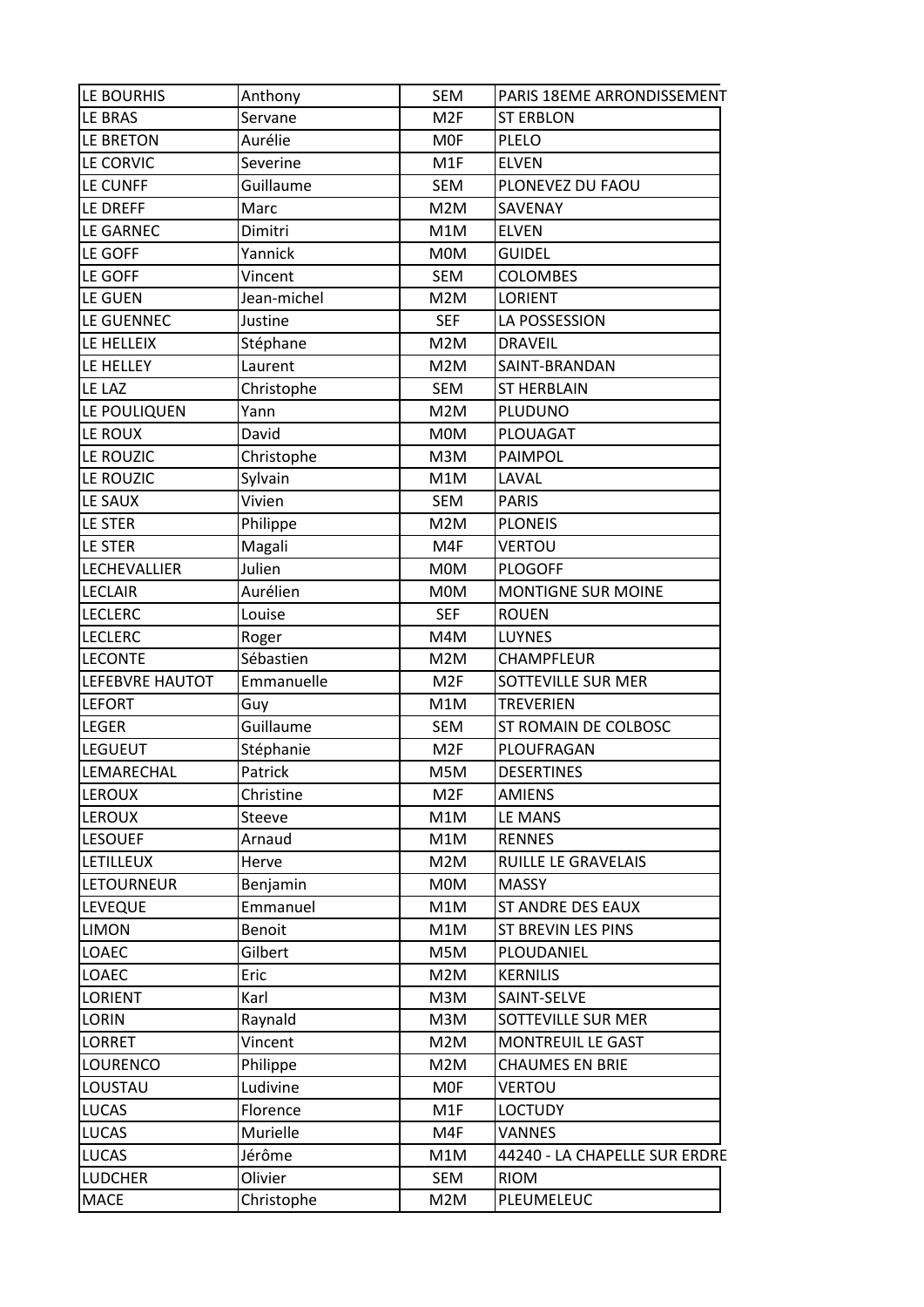| <b>MAGNE</b>     | Franck         | M3M        | <b>LORIENT</b>            |
|------------------|----------------|------------|---------------------------|
| <b>MAHIEUX</b>   | Antoine        | <b>SEM</b> | <b>BOUQUETOT</b>          |
| <b>MAILLET</b>   | Christophe     | M4M        | CHAMPAGNE AU MONT D'OR    |
| MALOIZEL         | Régis          | M2M        | <b>RANES</b>              |
| <b>MAQUIGNON</b> | Jeremy         | <b>SEM</b> | THOUARE SUR LOIRE         |
| MARASCALCHI      | Cyril          | M1M        | <b>TREGUIER</b>           |
| <b>MAREMBERT</b> | Fabien         | <b>SEM</b> | SAINT LEGER DE MONTBRUN   |
| <b>MARHADOUR</b> | Laurent        | M1M        | <b>GUIPAVAS</b>           |
| <b>MARLIER</b>   | Jean Loup      | M4M        | LES CLAYES SOUS BOIS      |
| <b>MARREC</b>    | Erwan          | M2M        | PLOUGASTEL DAOULAS        |
| <b>MARTEL</b>    | Christophe     | M3M        | <b>FLERS</b>              |
| <b>MARTIN</b>    | Mickael        | <b>SEM</b> | PLEYBER CHRIST            |
| <b>MARTIN</b>    | Sebastien      | <b>SEM</b> | <b>ST YVI</b>             |
| <b>MARTIN</b>    | Pierre         | <b>MOM</b> | <b>MARTIGNE FERCHAUD</b>  |
| <b>MASSON</b>    | Fabien         | <b>MOM</b> | <b>BÈGLES</b>             |
| <b>MAUPAS</b>    | Laurent        | M3M        | <b>GARCHES</b>            |
| <b>MAURICKX</b>  | Pol            | M0M        | <b>BREST</b>              |
| MAUVISSEAU       | Benoît         | M3M        | PLEUMELEUC                |
| <b>MAZOUE</b>    | Mickael        | M2M        | <b>OSNY</b>               |
| <b>MEFORT</b>    | Romain         | <b>MOM</b> | SAINT ANDRÉ DE CUBZAC     |
| <b>MENAN</b>     | Sylvain        | M1M        | MERDRIGNAC                |
| MENANTEAU        | Tony           | M2M        | <b>SERRE LES SAPINS</b>   |
| MENANTEAU        | David          | SEM        | LA ROCHE SUR YON          |
| <b>MESCOFF</b>   | Samuel         | M1M        | <b>CORNILLON CONFOUX</b>  |
| <b>MEUNIER</b>   | Valérie        | M3F        | <b>LOURY</b>              |
| <b>MIDI</b>      | Mickael        | <b>MOM</b> | <b>LISIEUX</b>            |
| <b>MILLET</b>    | Benoit         | M2M        | ST MALO DE GUERSAC        |
| <b>MINAUD</b>    | Jerome         | M2M        | <b>BELLEVILLE SUR VIE</b> |
| <b>MIRIEL</b>    | <b>Nicolas</b> | <b>SEM</b> | PLOUBALAY                 |
| <b>MISSIAEN</b>  | Jean-luc       | M4M        | ST POL SUR MER            |
| <b>MOINE</b>     | Julie          | <b>SEF</b> | <b>VERSAILLES</b>         |
| <b>MONTMORY</b>  | Cyril          | M2M        | <b>CHARTRES</b>           |
| <b>MOREAC</b>    | Ronan          | SEM        | <b>BRANDERION</b>         |
| <b>MOREIRA</b>   | Laure          | M4F        | <b>NANDY</b>              |
| MORICEAU         | Romuald        | M1M        | LA FERTE BERNARD          |
| <b>MORICET</b>   | Pierre         | M2M        | <b>GESTEL</b>             |
| <b>MORIN</b>     | Romain         | <b>SEM</b> | <b>GRAND COURONNE</b>     |
| <b>MORUCCI</b>   | Chantal        | M3F        | <b>GARCHES</b>            |
| <b>MORVAN</b>    | Kévin          | <b>SEM</b> | <b>LA MARTYRE</b>         |
| <b>MORVAN</b>    | Alexandre      | SEM        | LANDERNEAU                |
| <b>MOURIN</b>    | Stanislas      | SEM        | VERSAILLES                |
| <b>MOYON</b>     | Yoann          | M2M        | <b>SAINT ERBLON</b>       |
| <b>MUSCAT</b>    | Audrey         | <b>MOF</b> | <b>BREST</b>              |
| <b>NEA</b>       | Maxime         | <b>SEM</b> | PLOUENAN                  |
| <b>NESTORINE</b> | Manuel         | M3M        | ST PIERRE DE PLESGUEN     |
| <b>NGUYEN</b>    | Guillaume      | M1M        | <b>COLOMBES</b>           |
| <b>NICOLLAS</b>  | Olivier        | M1M        | MONTIGNE SUR MOINE        |
| <b>NOBLET</b>    | Sebastien      | M2M        | <b>TOULOUSE</b>           |
| <b>NOEL</b>      | Christophe     | M2M        | LANGUEUX                  |
| <b>NOEL</b>      | Olivier        | M1M        | LE PECQ                   |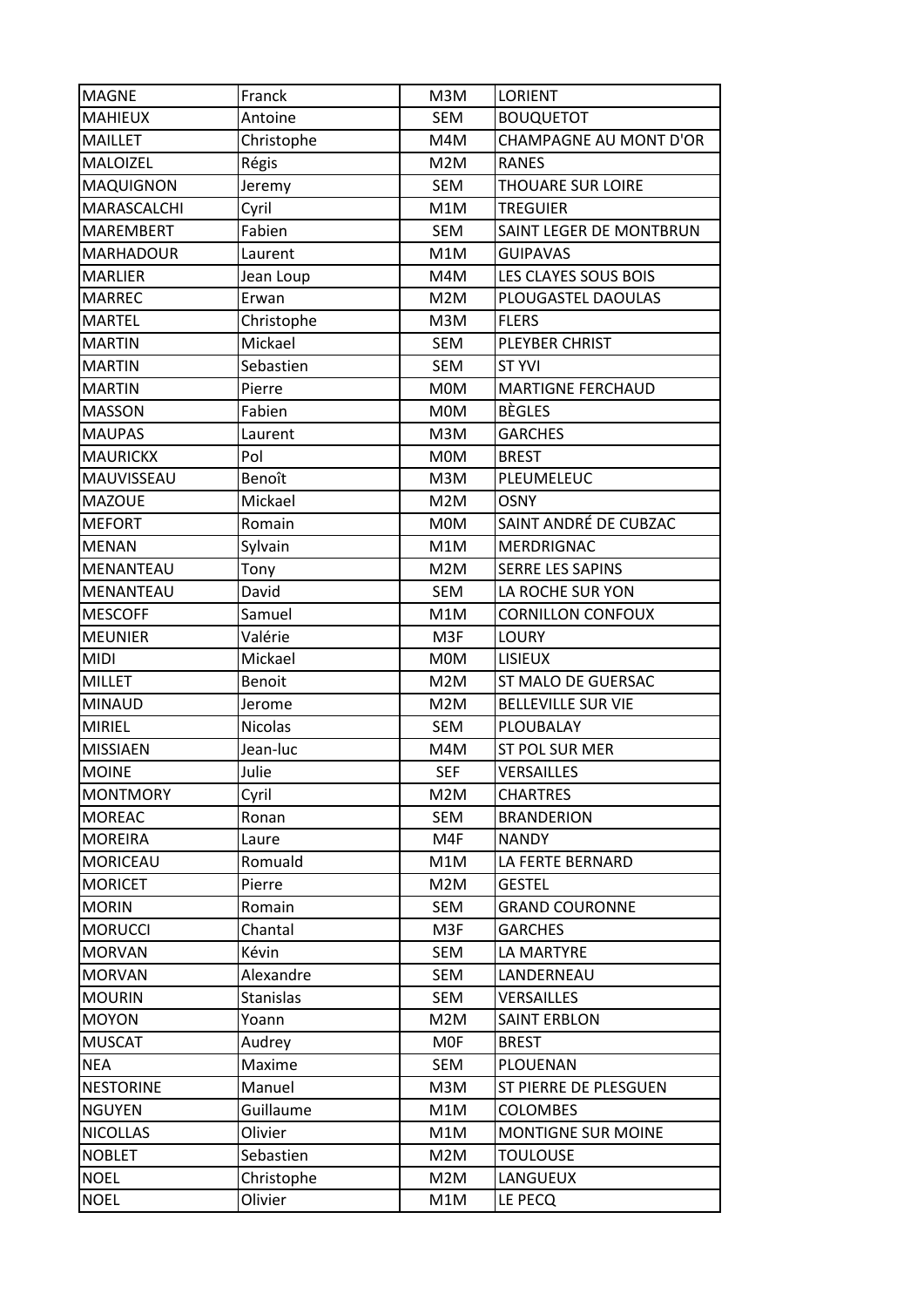| <b>NUNO DE FARIA</b>        | Jean Francois       | M2M        | <b>JUVISY SUR ORGE</b>       |
|-----------------------------|---------------------|------------|------------------------------|
| OLIVIERO                    | Guénaël             | <b>ESM</b> | <b>NEULLIAC</b>              |
| <b>PAROUX</b>               | Jean-christophe     | M4M        | <b>SAINT DENIS</b>           |
| <b>PASQUET</b>              | Michel              | M2M        | <b>GUERVILLE</b>             |
| PASQUET                     | Benoît              | SEM        | <b>GUERVILLE</b>             |
| PAUGAM                      | Christian           | M4M        | <b>HANVEC</b>                |
| PAUGAM                      | <b>Nicolas</b>      | M2M        | PLOUZANE                     |
| <b>PAULMIER</b>             | Fabrice             | M2M        | <b>GUEUTTEVILLE LES GRES</b> |
| <b>PAYET</b>                | Jacques             | <b>MOM</b> | <b>PARIS</b>                 |
| PELLEAU                     | Ludovic             | <b>SEM</b> | PLEDRAN                      |
| <b>PENN</b>                 | Yann                | <b>SEM</b> | PLOUGONVEN                   |
| <b>PERON</b>                | Yann                | M1M        | <b>ST FREGANT</b>            |
| <b>PERON</b>                | Jean Christophe     | M2M        | <b>QUEVEN</b>                |
| <b>PERRIN</b>               | Christophe          | <b>MOM</b> | <b>TRESSE</b>                |
| <b>PERRONNO</b>             | Alexandre           | M1M        | <b>GUICHEN</b>               |
| <b>PERSON</b>               | Christophe          | M1M        | PLOUZANE                     |
| PERSONNIC                   | Aimé                | M4M        | LOUARGAT                     |
| PESSAULT                    | Christophe          | M2M        | ST GEORGES DES GROSEILLER    |
| <b>PETILLON</b>             | Benoît              | <b>MOM</b> | <b>BREST</b>                 |
| <b>PICARDA</b>              | Stephane            | M3M        | <b>REDENE</b>                |
| PIETRI                      | Stephane            | M4M        | VILLEURBANNE                 |
| PILLAIN                     | Aurélien            | <b>SEM</b> | PLOUARZEL                    |
| <b>PIQUES</b>               | Valentin            | <b>SEM</b> | <b>BREST</b>                 |
| <b>POCHIC</b>               | Philippe            | M3M        | <b>ROSPORDEN</b>             |
| <b>POETTE</b>               | Auriane             | <b>SEF</b> | <b>PARIS</b>                 |
| <b>PORTRAT</b>              | Valérie             | M3F        | <b>LYON</b>                  |
| <b>POTIER</b>               | Marc                | <b>MOM</b> | PLOUZANE                     |
| <b>POUESSEL</b>             | Yves                | M1M        | <b>NANTES</b>                |
| <b>POULIQUEN</b>            | Guillaume           | <b>SEM</b> | DOUY LA RAMEE                |
| <b>PREVEL</b>               | Romain              | <b>MOM</b> | <b>ST AUBIN D AUBIGNE</b>    |
| <b>PRIGENT</b>              | Freddy              | <b>SEM</b> | <b>GARLAN</b>                |
| <b>PROTAT</b>               | Marie.              | <b>MOF</b> | LA FOREST LANDERNEAU         |
| QUEMENEUR                   | Daniel              | M2M        | <b>BREST</b>                 |
| QUEOURON                    | <b>Bruno</b>        | M3M        | PLOUDALMEZEAU                |
| RABINEAU                    | <b>Nicolas</b>      | M1M        | PLOUGONVELIN                 |
| RADJA                       | Philippe            | M3M        | <b>PARIS</b>                 |
| RAGOT                       | Laurent             | M3M        | PRUILLE LE CHÉTIF            |
| <b>RAGUENES OLIVIER</b>     | Olivier             | SEM        | <b>BREST</b>                 |
| RAIMAND                     | Yvan                | M3M        | <b>MAINVILLIERS</b>          |
| <b>RAOULT</b>               | Cyril               | SEM        | <b>ST AUBIN D AUBIGNE</b>    |
| RAULT                       | Cedric              | <b>MOM</b> | <b>QUESSOY</b>               |
| RAVALEC                     | Yann                | M2M        | <b>RENNES</b>                |
| RAYNAUD                     | Clément             | SEM        | PLOUESCAT                    |
| <b>REBOUX</b>               | Pierre Yves         | <b>MOM</b> | PLANCOET                     |
| <b>REDONNET</b>             | Christophe          | M4M        | <b>QUINCAY</b>               |
| <b>REGUER</b>               | Yann                | M2M        | <b>MONTIVILLIERS</b>         |
| <b>RENOULT</b>              | <b>Baptiste</b>     | SEM        | <b>BEAUGENCY</b>             |
|                             |                     | M5M        | PLOUGONVELIN                 |
|                             |                     |            |                              |
| <b>REPTIN</b><br><b>REY</b> | Bertrand<br>Antoine | SEM        | <b>HOUDAN</b>                |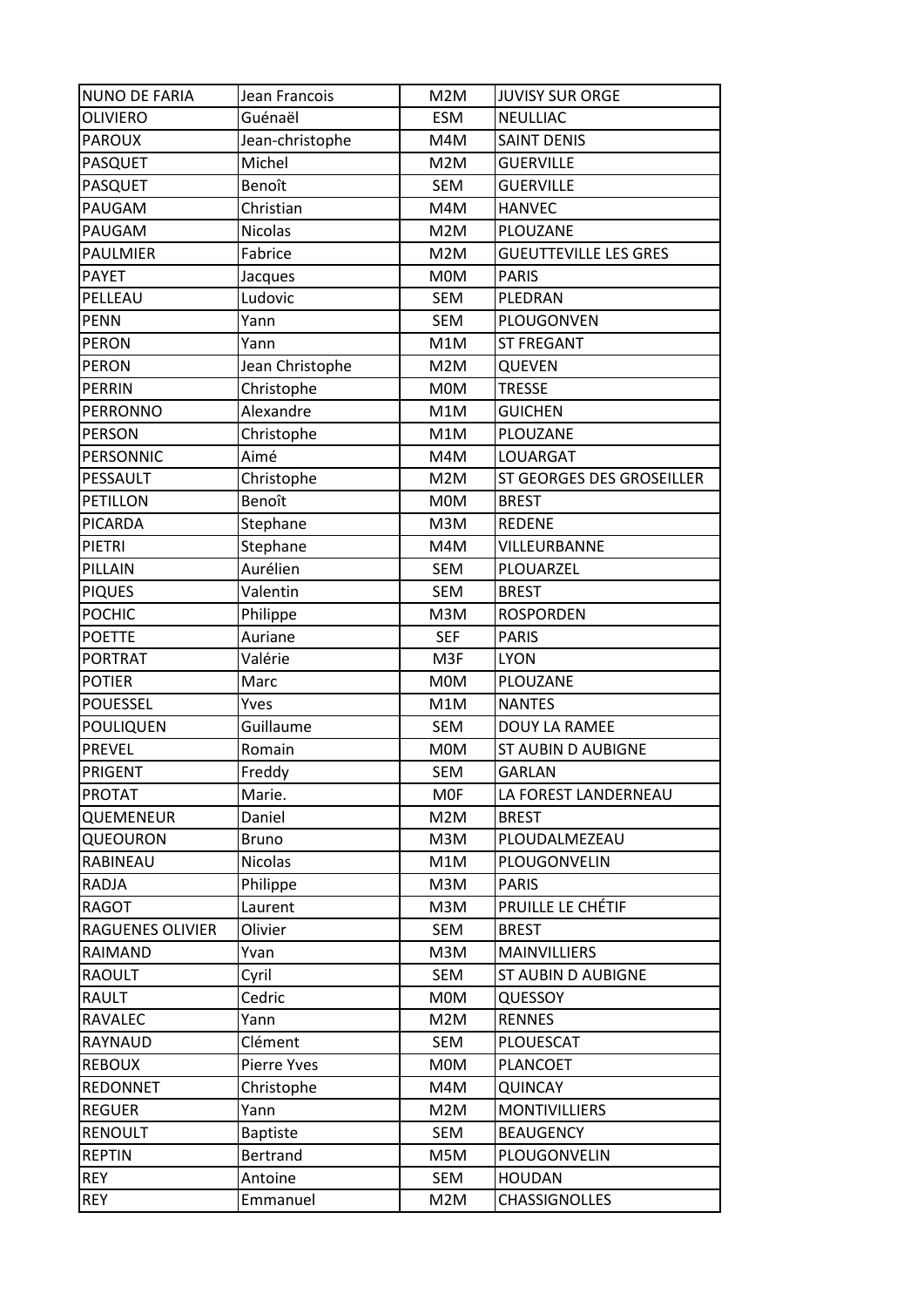| <b>RHADDOUF</b>        | Marie-pierre   | M6F             | <b>VANNES</b>             |
|------------------------|----------------|-----------------|---------------------------|
| RIAUDEL                | Mickaël        | M2M             | <b>LHUISSERIE</b>         |
| RIBEIRO                | Michel         | M2M             | SASSEVILLE                |
| RICHARD                | Catherine      | M4F             | LE CONQUET                |
| <b>RIEUPEYROUT</b>     | Alexandre      | SEM             | <b>VIROFLAY</b>           |
| <b>RIGOLLE</b>         | Sébastien      | M2M             | <b>MERDRIGNAC</b>         |
| <b>RIVIERE</b>         | Sebastien      | M2M             | ST SEBASTIEN SUR LOIRE    |
| <b>ROCABOY</b>         | Guillaume      | SEM             | <b>ANGERS</b>             |
| <b>ROMARY</b>          | Michel         | M3M             | PLOUZANE                  |
| <b>ROSIAU</b>          | Erwan          | M1M             | <b>FOUGERES</b>           |
| <b>ROULEAU</b>         | Laurent        | M3M             | <b>LES HERBIERS</b>       |
| <b>ROUYER</b>          | Kevin          | SEM             | LA COUYERE                |
| <b>ROUYER</b>          | Jean Paul      | M4M             | <b>IFFENDIC</b>           |
| <b>ROY</b>             | Gregory        | M1M             | AVRILLE                   |
| ROZENBLUM              | Jérémie        | SEM             | <b>PARIS</b>              |
| <b>SALLES</b>          | Stanislas      | <b>MOM</b>      | <b>BOURG BLANC</b>        |
| SALOU                  | Mikael         | M3M             | PLOUGONVELIN              |
| SALSMANN               | Joel           | M6M             | NOTRE DAME DE GRAVENCHON  |
| <b>SCOLAN</b>          | Marc           | <b>MOM</b>      | <b>ARPAJON</b>            |
| SEGALOU                | Aliénor        | M1F             | <b>RENNES</b>             |
| <b>SEGEAR</b>          | Loic           | SEM             | <b>ASNIERES SUR OISE</b>  |
| SENECHAL               | Yannick        | M1M             | <b>LOCTUDY</b>            |
| <b>SERANDOUR</b>       | Jean-noël      | M1M             | <b>RENNES</b>             |
| <b>SEROUL</b>          | Ludovic        | M1M             | <b>AVANTON</b>            |
| <b>SEVEN</b>           | Stephanie      | M2F             | PLOUGONVELIN              |
| <b>SEVERIN</b>         | Laurent        | M2M             | <b>CESTAS</b>             |
| <b>SIBERT</b>          | <b>Bruno</b>   | M4M             | <b>PUTEAUX</b>            |
| <b>SIMONET</b>         | Rudy           | M1M             | <b>RAMBOUILLET</b>        |
| <b>SOLIER</b>          | Frederic       | M1M             | CHAUMONT D ANJOU          |
| SOULAIGRE              | Eddy           | <b>MOM</b>      | <b>MORTAGNE SUR SEVRE</b> |
| SOURDRILLE             | Mikael         | M1M             | ANGERS                    |
| SPANIER                | Gilles         | M3M             | <b>METZ</b>               |
| SPANIER                | Leila          | M <sub>2F</sub> | <b>METZ</b>               |
| <b>SPIGOLIS</b>        | Yann           | <b>SEM</b>      | <b>PARIS</b>              |
| <b>STEEVE DEMOULIN</b> | Steeve         | M1M             | <b>MONTINY EN GOHELLE</b> |
| <b>STINUS</b>          | <b>Nicolas</b> | M2M             | <b>SAINT YON</b>          |
| <b>TARDIVEL</b>        | Ivan           | M2M             | <b>PLERIN</b>             |
| <b>TARLET</b>          | Natacha        | M1F             | <b>DINAN</b>              |
| <b>TARRON</b>          | Sophie         | M1F             | <b>QUIMPER</b>            |
| <b>TENDRON</b>         | Gildas         | M1M             | ST MALO DE GUERSAC        |
| <b>TERROM</b>          |                | M3M             | PLOUZANE                  |
| <b>TEURNIER</b>        | Serge          |                 | <b>RLAIX</b>              |
|                        | Laurent        | M2M             |                           |
| THEBAUD                | Martine        | M6F             | ST SEBASTIEN SUR LOIRE    |
| <b>THEFFO</b>          | Jean Pierre    | M3M             | YFFINIAC                  |
| THEPAUT                | Lucas          | <b>MOM</b>      | <b>NANTES</b>             |
| THEREZIEN              | Stephane       | M2M             | PLOUFRAGAN                |
| <b>THETIOT</b>         | Pierre         | SEM             | <b>LIZIO</b>              |
| <b>THIELIN</b>         | Denis          | <b>MOM</b>      | SOUDAN                    |
| <b>THINEVEZ</b>        | Steven         | <b>MOM</b>      | <b>ST PABU</b>            |
| THOMASSIAN             | Guillaume      | M2M             | LA CHAPELLE SUR ERDRE     |